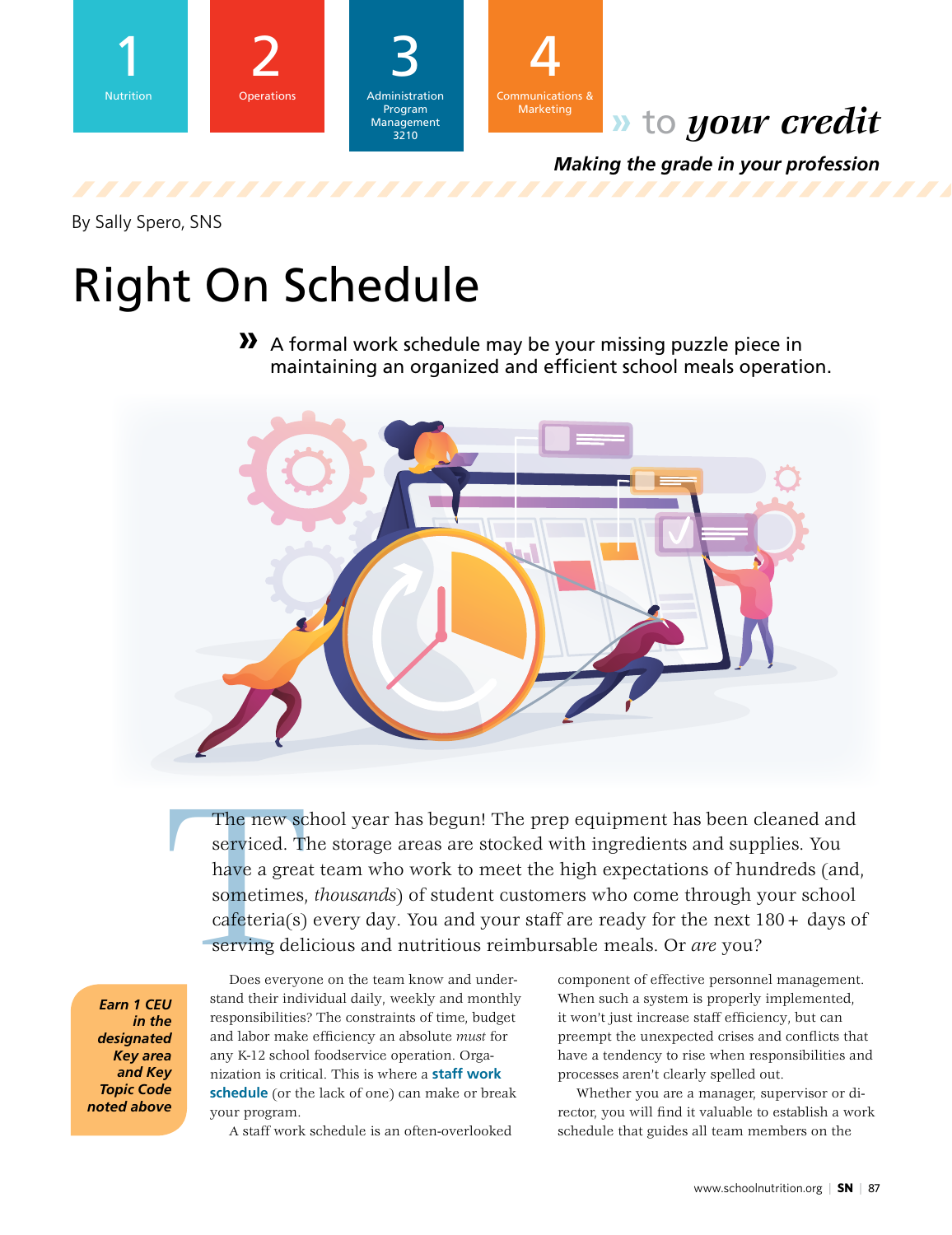## A SAMPLE K-12 FOODSERVICE WORK SCHEDULE

**This sample is based on a medium-sized production kitchen that prepares meals and satellites them to other sites.** 

| <b>TIME</b> | <b>CN LEAD</b>        | FS WORKER (2)      | FS WORKER (2) FS UTILITY |                   |
|-------------|-----------------------|--------------------|--------------------------|-------------------|
|             |                       |                    |                          |                   |
| 5:00        |                       |                    | <b>Start Time</b>        |                   |
| 5:15        |                       |                    | <b>Take Temps</b>        |                   |
| 5:30        |                       |                    | B'fast/Lunch Prep        |                   |
| 5:45        |                       |                    |                          |                   |
| 6:00        | <b>Start Time</b>     | <b>Start Time</b>  |                          | <b>Start Time</b> |
| 6:15        | Lunch Prep            | B'fast/Lunch Prep  |                          | Cart Pick Up      |
| 6:30        |                       |                    |                          | Hot Food Prep     |
| 6:45        |                       |                    |                          |                   |
| 7:00        |                       |                    |                          |                   |
| 7:15        |                       |                    |                          |                   |
| 7:30        |                       |                    | <b>Break (15)</b>        |                   |
| 7:45        |                       |                    |                          |                   |
| 8:00        |                       |                    |                          |                   |
| 8:15        |                       |                    |                          |                   |
| 8:30        | <b>Break (15)</b>     | <b>Break (15)</b>  |                          | <b>Break (15)</b> |
| 8:45        | Lunch Prep            | Lunch Prep         | B'fast/Lunch Prep        | Hot Food Prep     |
| 9:00        |                       |                    |                          | Clean/Orders      |
| 9:15        |                       |                    |                          |                   |
| 9:30        | <b>Load Carts</b>     |                    | <b>Load Carts</b>        | <b>Load Carts</b> |
| 9:45        |                       |                    |                          |                   |
| 10:00       | Carts Leave #1        | Carts Leave #1     |                          | Carts Leave #1    |
| 10:15       | Carts Leave #2        | Carts Leave #2     |                          | Carts Leave #2    |
| 10:30       | Break (30)            | Break (30)         | Break (30)               | Break (30)        |
| 10:45       |                       |                    |                          |                   |
| 11:00       | Paperwork/<br>Product | <b>Supper Prep</b> |                          | Hot Food Prep     |
| 11:15       | Testing               |                    |                          | Clean/Orders      |
| 11:30       |                       |                    |                          |                   |
| 11:45       | <b>Load Carts</b>     | <b>Load Carts</b>  |                          |                   |
| 12:00       |                       |                    | <b>Load Carts</b>        | <b>Load Carts</b> |
| 12:15       | <b>Break (15)</b>     | <b>Break (15)</b>  | <b>Break (15)</b>        | <b>Break (15)</b> |
| 12:30       |                       |                    |                          |                   |
| 12:45       |                       |                    |                          |                   |
| 1:00        | Carts Leave #2        | Carts Leave #2     | Clean                    | Carts Leave #2    |
| 1:15        | Food Prep             | Food Prep          |                          | Hot Food Prep     |
| 1:30        |                       |                    | <b>End Time</b>          | Orders            |
| 1:45        |                       |                    |                          |                   |
| 2:00        | Clean                 | Clean              |                          | Clean             |
| 2:15        |                       |                    |                          |                   |
| 2:30        | <b>End Time</b>       | <b>End Time</b>    |                          | <b>End Time</b>   |
|             |                       |                    |                          |                   |



flow of operational day, highlighting:

- **»** how much time has been allotted for daily tasks;
- **»** the length of time for scheduled breaks;
- **»** important daily deadlines; and **»** the responsibilities of each individual.

#### **BREAK IT DOWN**

If you're a brand-new manager or a veteran who has never employed this tool, getting started is simple: Create a chart using a spreadsheet program like Microsoft Excel® or using the "Table" tool in the "Insert" tab in Microsoft Word®. (Not comfortable with this kind of computer work? Draw a chart by hand on a blank piece of paper for your initial drafts; you can transfer the info to a computer later.) Break down your hours of operation into 15-minute segments. The hours begin when the first person arrives and end when the last person leaves for the day.

The first column of the chart will be a list of your 15-minute time increments, row by row. Each additional column in the table will be dedicated to each employee/position responsible for specific tasks.

The example on this page is for a production kitchen that satellites meals to other locations, but the principle is the same, whether the site is receiving packaged meals for retherming or both producing and serving meals or whether it has two employees or more than 10. Your operation may also use different titles for the positions in the sample. In this case, we've designated a "Child Nutrition Lead" (manager), "FS Workers" (cooks, servers, cashiers, assistants, dishwashers, etc.) and "FS Utility" (a position that may "float") In this sample, there are two separate pairs of FS Workers. You could create separate columns for each of the six individuals.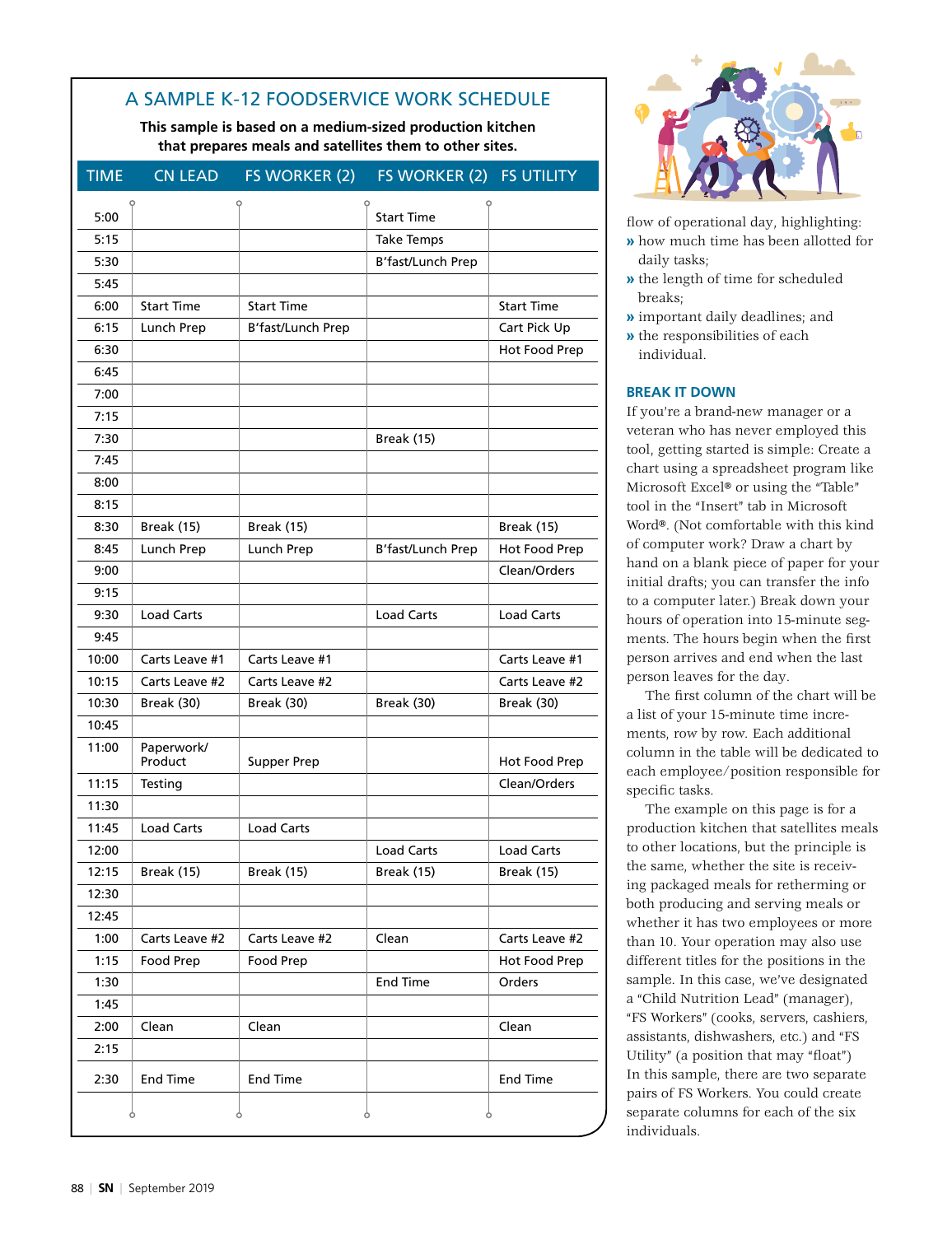Now, it's time to start identifying all the tasks! Start building lists of the **main categories** of operational work, such as meal prep, meal service and clean-up, as well as deliveries, inventory, maintenance and special projects. What are the specific tasks related to each of these?

Next, identify time-sensitive **daily deadlines.** In our production kitchen sample, these are the "Carts Leave" notations. For a cafeteria, it might be "Breakfast Service Begins," "K-2 Lunch Begins," "3rd & 4th Grade Lunch Begins" and so on. These are the first spaces you should fill in on your chart.

Go back to your master lists. After identifying **important specific tasks** related to the major categories, managers should estimate how much **time** is involved for each. For example, perhaps your mornings start with an FS Worker checking temperatures of foods and confirming automated equipment logs to be sure there were no power failures overnight (or over the weekend). How much time should this process take and how many employees are expected to perform this task? Your management skills will come into play in determining this step for each task.

#### **MANAGE THE MATH**

Knowing your goal for **meals per labor hour (MPLH)** can be really helpful at this stage in developing your work schedule. To calculate the MPLH, you take the total meal equivalents (the conversion of all program food sales) served in a given time period and divide that number by the total planned productive labor hours (PPLH) for that same specific time period. The PPLH includes the amount of labor planned by a school nutrition operation for managers, kitchen staff, cashiers and even substitutes. (Paid hours for sick, personal or holiday leave are *not* included.) The MPLH is the key to ensuring you have the right balance of labor to maintain production efficiency and manage a financially sustainable site. *[Editors' Note: See "Crunch the Numbers," December 2017, to learn more about setting key performance indicators like MPLH.*]

Let's say that your site's goal is 15 MPLH. As you begin to tally up

| <i>w</i> the test<br>Administration<br>Program<br>Management<br>3210                                                                                                                                                                                                                                                                                                                                                                                    | You can take this<br>test online and<br>pay by credit card.                                                                                                                                                                                                                                                                                                                                                                                                                                                                                                                                |  |  |  |  |
|---------------------------------------------------------------------------------------------------------------------------------------------------------------------------------------------------------------------------------------------------------------------------------------------------------------------------------------------------------------------------------------------------------------------------------------------------------|--------------------------------------------------------------------------------------------------------------------------------------------------------------------------------------------------------------------------------------------------------------------------------------------------------------------------------------------------------------------------------------------------------------------------------------------------------------------------------------------------------------------------------------------------------------------------------------------|--|--|--|--|
| Go to: www.schoolnutrition.org/OnlinePDAs                                                                                                                                                                                                                                                                                                                                                                                                               |                                                                                                                                                                                                                                                                                                                                                                                                                                                                                                                                                                                            |  |  |  |  |
| "Right On Schedule"                                                                                                                                                                                                                                                                                                                                                                                                                                     |                                                                                                                                                                                                                                                                                                                                                                                                                                                                                                                                                                                            |  |  |  |  |
| Completion of this test, with a passing score,                                                                                                                                                                                                                                                                                                                                                                                                          |                                                                                                                                                                                                                                                                                                                                                                                                                                                                                                                                                                                            |  |  |  |  |
| will count as 1 Continuing Education Unit (CEU) in                                                                                                                                                                                                                                                                                                                                                                                                      |                                                                                                                                                                                                                                                                                                                                                                                                                                                                                                                                                                                            |  |  |  |  |
|                                                                                                                                                                                                                                                                                                                                                                                                                                                         | Key Area 3, Administration, Code 3210.                                                                                                                                                                                                                                                                                                                                                                                                                                                                                                                                                     |  |  |  |  |
| (Please Print)                                                                                                                                                                                                                                                                                                                                                                                                                                          |                                                                                                                                                                                                                                                                                                                                                                                                                                                                                                                                                                                            |  |  |  |  |
| Name:                                                                                                                                                                                                                                                                                                                                                                                                                                                   |                                                                                                                                                                                                                                                                                                                                                                                                                                                                                                                                                                                            |  |  |  |  |
|                                                                                                                                                                                                                                                                                                                                                                                                                                                         |                                                                                                                                                                                                                                                                                                                                                                                                                                                                                                                                                                                            |  |  |  |  |
| Address: Analysis and the contract of the contract of the contract of the contract of the contract of the contract of the contract of the contract of the contract of the contract of the contract of the contract of the cont                                                                                                                                                                                                                          |                                                                                                                                                                                                                                                                                                                                                                                                                                                                                                                                                                                            |  |  |  |  |
| City/State/Zip: 2008                                                                                                                                                                                                                                                                                                                                                                                                                                    |                                                                                                                                                                                                                                                                                                                                                                                                                                                                                                                                                                                            |  |  |  |  |
| Email:                                                                                                                                                                                                                                                                                                                                                                                                                                                  |                                                                                                                                                                                                                                                                                                                                                                                                                                                                                                                                                                                            |  |  |  |  |
| 1. Use of a staff work schedule can help boost<br>team efficiency.<br>True<br><b>False</b><br>2. Staff work schedules do not _____.<br>$\perp$ chart time allotted for daily tasks<br>help forecast daily meal counts<br>detail break lengths<br>track key daily deadlines<br>3. The hours of your operation should be<br>broken into ______ -minute increments.<br>$\vert$ 10<br>30<br>60<br>none of the above<br>4. You can use the same type of work | 6. Subtract the total meal equivalents served<br>in a time period from the planned labor hours<br>for that same period to get a meals per labor<br>hour target.<br>False<br><b>True</b><br>7. Staff work schedules chart _____.<br>$\Box$ the vegetables included on the salad bar<br>$\perp$ who is making the spaghetti sauce on<br>Wednesday<br>$\perp$ the time period when lunch should be<br>prepped each day<br>catering order details<br>8. Work schedules should be updated and<br>distributed to staff every week.<br>True<br>False<br>9. ____ could necessitate a change in the |  |  |  |  |
| schedule for a three-person school kitchen<br>and a large central production kitchen.<br>$\vert$ True<br>False<br>5. _____ should be included in a staff work<br>schedule.<br>$\Box$ Employee pay rates<br>Five-minute time increments<br>All job positions on the team<br>All of the above                                                                                                                                                             | staff work schedule.<br>Health inspection scores<br>Increased or decreased meal counts<br>New equipment<br>None of the above<br>10. A team that's meeting its MPLH goals<br>does not need to implement a staff work<br>schedule.<br>True<br>False                                                                                                                                                                                                                                                                                                                                          |  |  |  |  |

#### **TEST COMPLETION & SUBMISSION DETAILS**

 $\overline{\phantom{a}}$ 

To earn 1 Continuing Education Credit (CEU) toward SNA's Certificate/Credentialing programs for this professional development article (PDA) test, you must achieve a passing score and the issue date (**September 2019**) must not be older than five (5) years from your Certificate/Credentialing period. A maximum of three (3) PDAs per year is allowable for SNA's Certificate in School Nutrition program. There is no maximum of passing PDAs for those with the SNS Credential, submitted within the three-year period.

**To pay by check:** Mail this completed form before your expiration date. Include \$11 (SNA Members) or (non-members) for processing to: SNA, Attn: PDA, PO Box 759297, Baltimore, MD 21275-9297. Do not send cash!

**To pay by credit card:** Pay for and take the test online at **www.schoolnutrition.org/OnlinePDAs**. Processing fees for tests completed online are \$9 (SNA Members) or \$15 (non-members). *Due to administrative costs, refunds will not be made for any reason.*